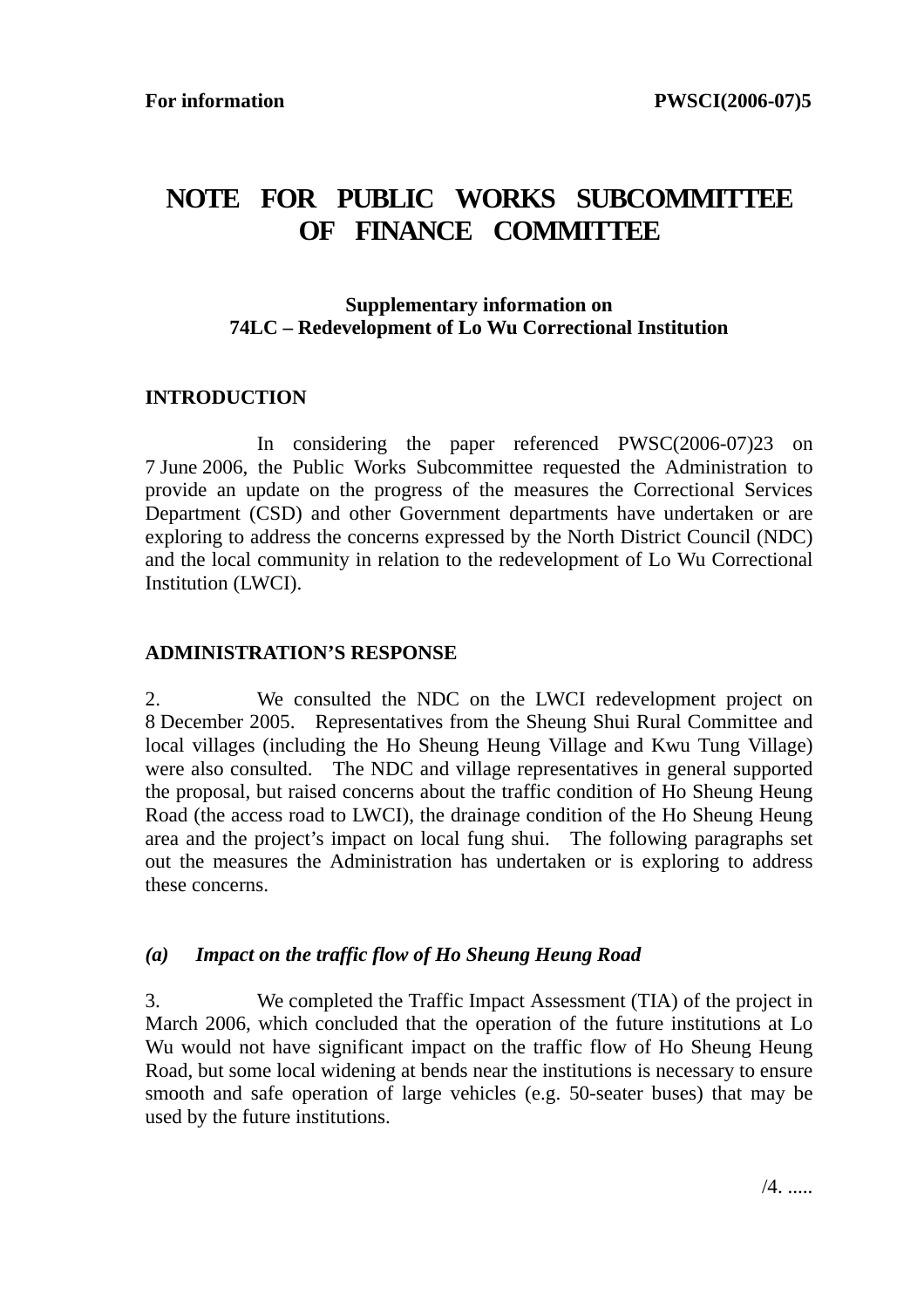4. We conducted a site visit with the village representatives on 15 February 2006, and noted their views on the need to widen some other road bends and sections of Ho Sheung Heung Road. Taking into account the operational needs of the future institutions and the views of village representatives, we will change the one-way road in front of the construction site into a two-way carriageway and widen the road sections marked 'A', 'B', 'C' and 'D' on the sketch map at the Enclosure. We envisage that the works at sections 'A' and 'B' will take 12 to 18 months to complete as slope works are involved and the works at sections 'C' and 'D' will take 6 to 12 months. With regard to the proposed widening of sections marked 'E', 'F', 'G' and 'H' at the Enclosure, which involves private land and government land already reserved for other purposes, we will further examine its feasibility and continue our discussions with the village representatives.

5. Through North District Office (NDO), the villagers of Ho Sheung Heung have also requested the strengthening of the minibus service between Sheung Shui and Ho Sheung Heung, and have made some other traffic improvement suggestions. The Transport Department (TD) is considering their request and suggestions. To improve the traffic flow in the vicinity, TD has also undertaken to install double yellow lines and road signs at suitable sections along Ho Sheung Heung Road.

## *(b) Drainage conditions around Ho Sheung Heung*

6. The village representatives requested the Administration to improve the drainage condition of the Ho Sheung Heung area. As mentioned in paragraph 17 of PWSC(2006-07)23, the Drainage Services Department has been undertaking planning for improvement projects in the area. As shown by the two dotted lines at the Enclosure, the first project is to construct a storm water drain across the Shek Tsai Leng area and the second project is to construct another one in the area between Tsung Yuen and LWCI. Subject to funding approval, construction works will commence in 2007 for completion in 2009.

## *(c) Impact on local fung shui*

7. On 4 May 2006, we met with the village representatives of Ho Sheung Heung to understand their fung shui concerns. We would consider their application, if made, for allowances for Tun Fu ceremonies under the established policy.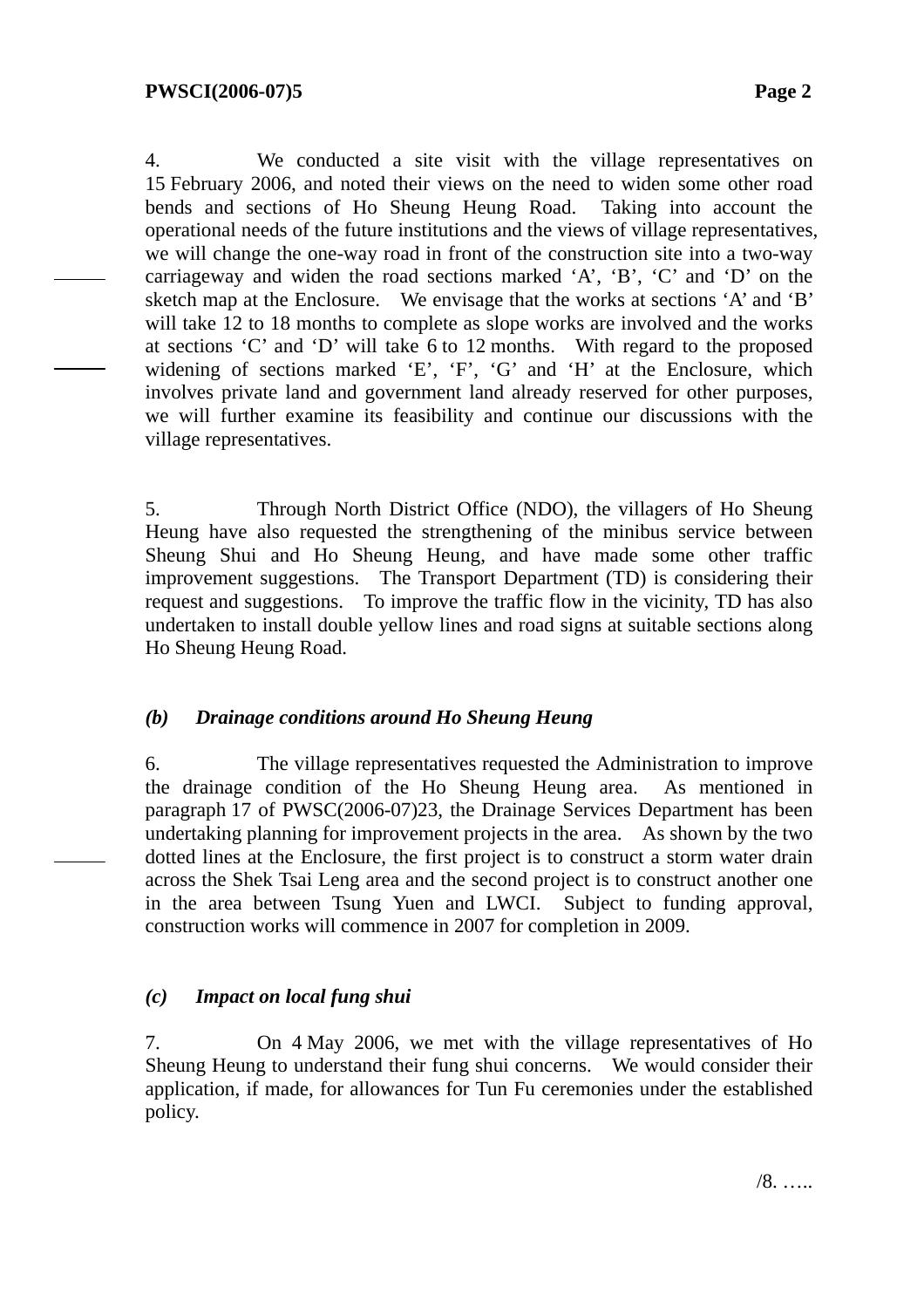8. We will continue to closely liaise with the village representatives on the above matters and follow up on the various measures. Together with NDO and other departments concerned, CSD would set up a liaison group with the village representatives to continue to listen to their views on the redevelopment project and follow up on other issues that may emerge during the construction.

----------------------

Security Bureau June 2006